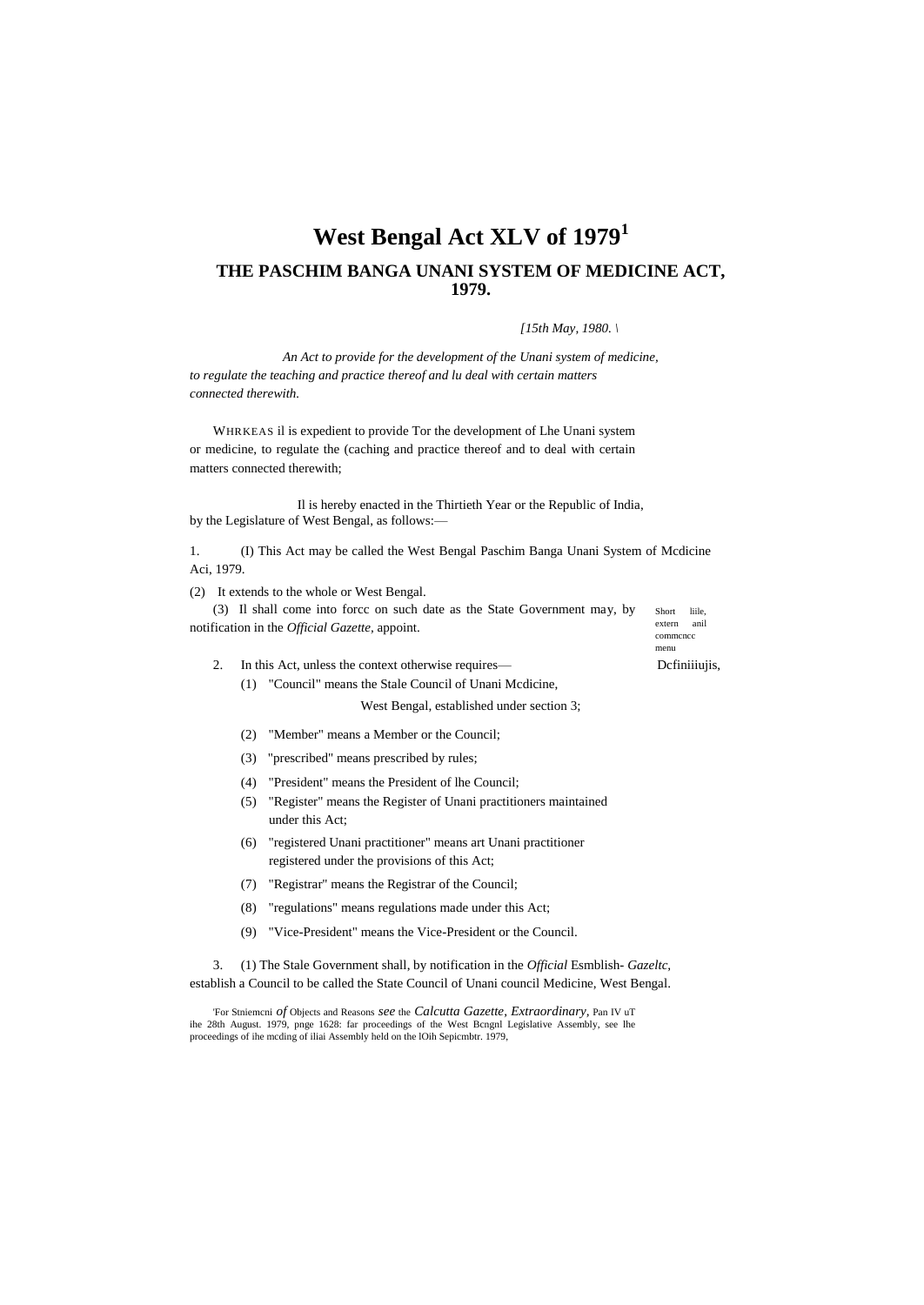#### *(Sections 4.* **5.)**

(2) The Council shall be a body corporate willi power lo acquire, hold and dispose of property, both movable and immovable and shall have perpetual succession and a common sea! and shall, by its corporate name, sue and be sued.

4. (1) The Council shall consist of the following Members;—

(a) a President nominated by ihe Stale Government

(b) seven Members nominated by the Slate Government of whom three shall be registered Unani practitioners;

Composition or ihe Council,

> (c) one Member nominated by ihe Vice-CIiancetlor of the University of Calcutta;

(d) the Principal of the Stale Unani College, *ex-tofficio,* when such a collcge is established:

Provided Lhal until such college is established, any other person having knowledge on the subject may be nominated by the State Government;

(e) eight Members who arc citizens or India elected by the registered Unani practitioners, of whom four.shall be elected by the registered Unani practitioners having registered address within the Presidency Division from amongst themselves, two shall be elected by the registered Unani practitioners having registered address within the Burdwan Division from amongst themselves and two shall be elected by the registered Unani practitioners having registered address within the Jalpaiguri Division from amongst themselves.

(2) Notwithstanding anylhing contained in sub-section (J) or elsewhere in this Act, on the Hrst constitution of the Council after its establishment, all the Members of the Council shall be nominated by the Slate Government and the State Government shall also nominate one of the Members lo be (he Vice-President.

Powiiraf Stale Government lo nominate Members in ccriain crrcumsianccs.

5. If the nominating authority referred lo in clause (c) of subsection (1) of section 4, or any electoral body referred lo in clause (e) of that sub-section fails by the prescribed date to nominate or elect the requisite number of Member or Members which such authority or body is entitled to nominate or elect, the State Government shall fill up the office of such Member or Members by nomination of a person or persons qualified to be nominated or elected by such authority or body. Any person so nominated by the State Government shall be deemed lo have been duly nominated or elected a Member by sucli authorilv or burfv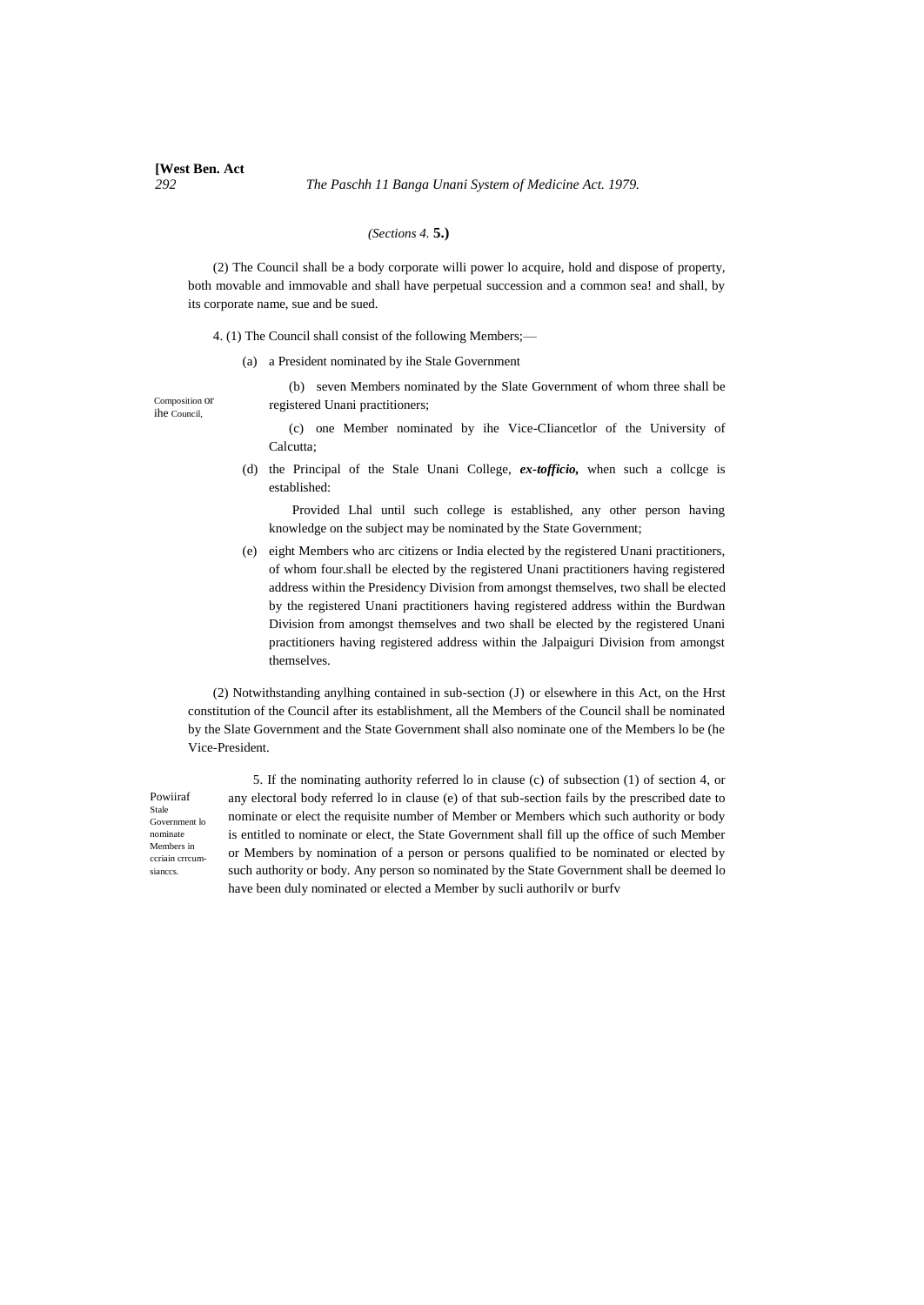#### *(Sect inns 6-11.)*

6. A person shall be disqualified for being nominated or elected a Member of the Council, if—

- (1) lie has been convicicd of any offence declared by rules 10 involve moral turpitude;
- (2) he is an undischarged insolvent;
- (3) he has been adjudged by a competent court to be of unsound mind;
- (4) he is a person under the age of 25.

7. The name or every Member nominated or elected under section 4 or section 5 shall be published by [lie State Government in the *Official Gazette.*

8. A person shall ceasc tu be a Member of the Council—

- (1) if, without obtaining the permission of the Council, he is absent from three consecutive meetings of the Council, or
- (2} if, having been nominated or elected as a registered Unani practitioner, he ceases lo be such a registered practitioner, or
- (3) if lie becomes subject loanyof the disqualifications, referred lo in clauses (1) to (3) of section 6.

9. If any Member dies or resigns his office or ceases to be a Member for any other reason the vacancy shall be filled up within six monLlis by a fresh nomination or election under section 4 or section 5, as the case may be and the Member so nominated or elected shall hold office for the unexpired period of the term of office of the Member whose place he fills.

10. (1) Subject lo the provisions of section 9, the term of office of the Members nominated or elected under section 4 or section 5, us the case may be, shall be for four years commencing from the date of the first meeting of the Council after its first constitution or any subsequent periodical reconslitution, as the case may be.

(2) The term of four years referred to in sub-section (1) shall be held to include any period, but not exceeding one year in any ease, that may elapse between the expiry of the said period or four years and the dale of the first meeting of the Council following its rcconslitution at which a quorum is present.

11. The President, the Vice-President or a Member may resign his Rcsignaiion. office by writing under his hand addressed to the Slate Government.

Disqualifica-tions for nnmirrnion or clcclion.

Publication of names (if Members.

Cessation or Membership.

Filling up of CUSUdl v,icnucic&<

Term of office of Member\*.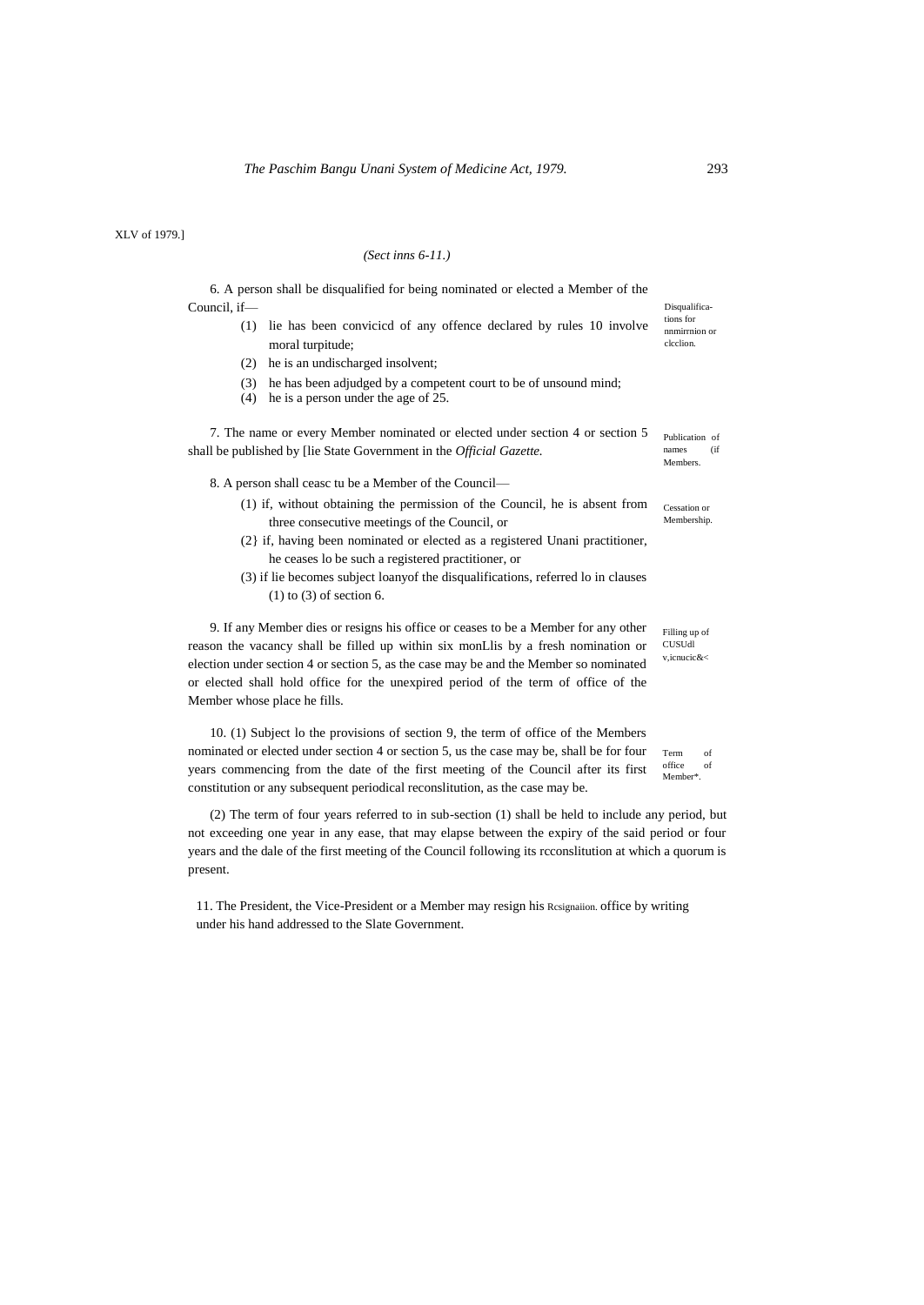[West Ben. Act

#### *(Sections 12-14.)*

Thc 12. (1) The President shall hold office for lhe period mentioned in Presidepl.<br>"section ]0. r

> (2) If the President dies or resigns his office or cease.<sup>1</sup>; to hold office, the State Government shall nominate another person as President and such President shall hold office Tor thc unexpired portion or thc term of office of the previous President in whose place he is nominated,

 $p^{l,c}$  j""

13. (I) The Members of the Council shall, at the first meeting after

" every periodical reconstitution, elect from amongst themselves, a registered CJnani practitioner as Vice-President in such manner as may be prescribed.

(2) The Vicc-Presidcni shall hold office for the period mentioned in section 10:

Provided that a Vice-Presidciu shall cease to hold office if he ceases to be a Member of the Council.

(3) If the Vice-President dies or resigns his office or ceases to hold office, the Members of the Council **Khali** elect, from amongst themselves,

another registered Unani practitioner as Vice-President in such manner as may be prescribed and such Vice-President shall hold office for thc unexpired period of the lerm of office or Lhe previous Vice-President whose office he fills.

Kuryya 14. (i) The Members of the Council shall constitute from amongst *Saniiii.* themselves, an Executive Committee called *"Kuryya Nirbahak*

*Samiti"* to perform such functions as may be delegated to it by lhe Council.

(2) The *Kuryya Nirbahak Samiti* shall consist of Lhe President and the Vice-President, *ex-ojjficio,* and five other members elected by the Members of the Council from amongst themselves.

(3) The President and lhe Vicc-Presidcni of the Council shall be the President and thc Vice-President respectively ot" the *Karyya Nirbahak Samiti.*

(4) The Lerm of office of an elected member of the *Karyya Nirbahak Samid* shall be two years from the date or his election, but subject to his being a Member of the Council, he shall be eligible for re-election to thc *Karyya Nirbahak Samiti.*

(5) No business shall be transacted at any meeting of the *Karyya Nirbahak Samiti* unless a quorum of three members be present:

Provided that no quorum shall be necessary for an adjourned meeting.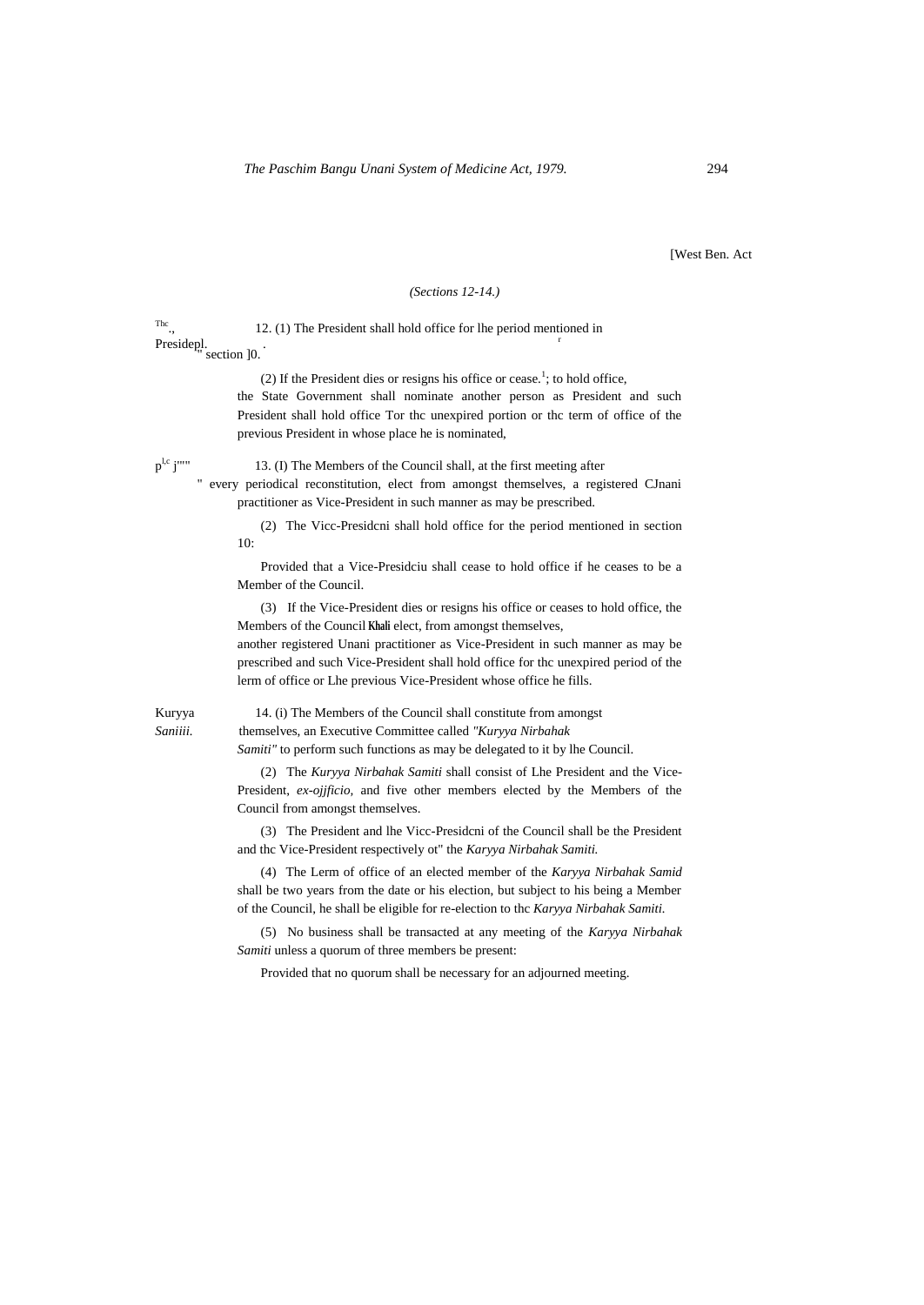XLV of 1979.]

## *f Sections 15-17.)*

(6) The Council may also, subject to the approval of the State Government, from time lo time appoint oneor more Committees consisting of Members of the Council or outsiders or bath on such terms as may be approved by the State Government for the purpose of advising it on such mailers as it deems necessary and may appoint a convenor for any such committee who shall preside over the meetings of the Committee,

(7) The Council may make regulations Tor the conduct of business of lite *Karyya N'trbahak St:tmiti* and of Committees appointed by it,

15. (L) The Council shall hold its meetings at such intervals and at such places as may be provided by regulations.

(2) No business shall be transacted at any meeting or the Council unless u quorum of seven Members be present.

(3) Save as provided is section 24, all questions arising at any meeting shall be decided by votes of the majority of the Members present and voting or in case of an equality of voles by the easting vote of the President or, in his absence, of the Member presiding at the meeting.

16. The Council shall pay lo ils President, Vice-Presidciit and Members and other persons appointed by it to any Com mi I tec referred lo in sub-section (6) of section 14, such expenses for attending the meetings of llie Council, of the *Karyya Nirbnhak Samili* or of such Committee and such travelling expenses for journeys undertaken in the performance of duties as may be prescribed.

17. Subject lo the provisions of any law for the time being in force relating to drugs and poisons, the Slnic Government shall have power:—

- (a) to establish and maintain a Slate Unani College with hospitals attached to it;
- (b) Lo establish and maintain Unani hospitals, dispensaries, asylums or infirmaries in Wcsl Bengal;
- (c) to establish an Unani Pharmaceutical Department for supply of Unani medicines lo the Unani hospitals, dispensaries, asylums and infirmaries and also to registered Unani practitioners:
- (d) to provide for Ihe grant of licences to manufacturers, stockists or sellers of Unani drugs and medicines and for the conditions for Ihe grant of such licences including conditions regarding strength, polency. composition or other particulars of such drugs or medicines being marked on ihe containers, covers or wrappings thereof;

Meetings,

I:\penM's lo lie paid [o Members and oilier persons.

Power lo lake certain steps for developing Unani system of medicini;,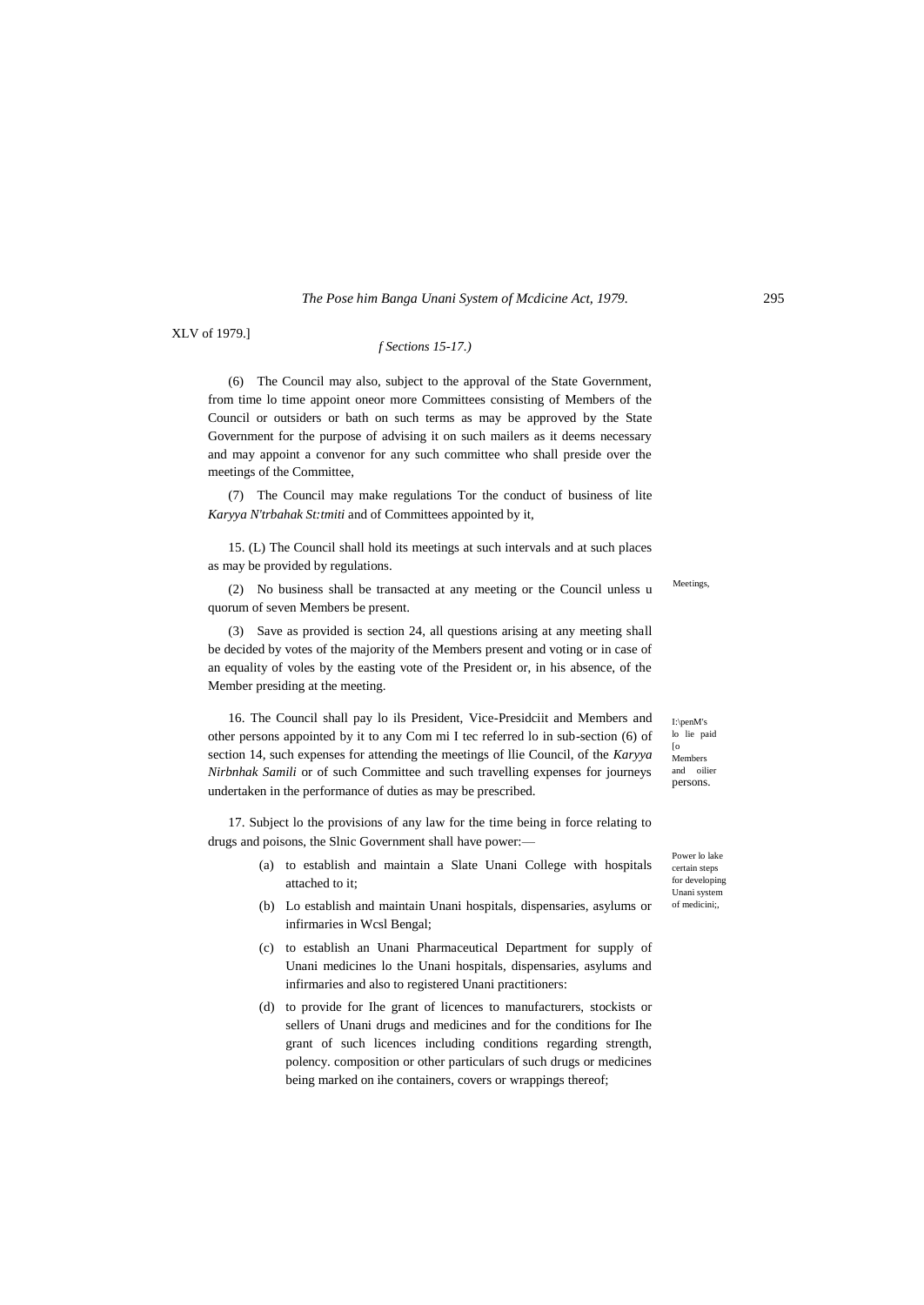**[West Ben, Act**

#### *(Sections IS, 19.)*

", "
(e) to establish and maintain a Slate herbarium;

(f) la Taster the plantation of Unani medicinal plants.

Power of **i**be **lij.** The Council shall have **Lhe** following powers, namely:— Council,

- (a) to recommend lo the State Government for sanction of a grant to an affiliated **insiiLntion** teaching the Unani system of mcdicine, or **Lo** any Unani dispensary or (he withdrawal or suspension, after giving lhe instituiion or dispensary concerned an opportunity of showing cause againsi lhe action proposed, of any such sanction or gram;
- (b) to appoint, wiih the previous sanction or the Slate Government, inspectors for Lhe inspection of Unani dispensaries or insiiluLions leaching lhe Unani system of medicine;
- (c) lo frame and implement a co-ordinated scheme of public health of West Bengal based on the Unani system of mcdicine, with or without lhe addition of modern technique;
- (d) lo receive grants, donations, gifts and endowments;
- **(c) Lo incur such expenditure, to adapt such measures and to do such acts us may be necessary for ihe furiherance of lhe objects mentioned in this section;**
- (f) lo perform such other functions as the Slate Government may direct for carrying out lhe provisions of this Act.

19. (!) The Council shall, with lhe previous approval of the Slate Government, appoint a Registrar. The Registrar shall draw such salary and allowances as may be prescribed. Thc Council may from lime lo time grant him leave and may appoint a person to act in place. Any person duly appointed Lo act as Registrar shall be deemed to be lhe Registrar for llie purposes

lU-psirar and oilier employees.

of this Act. (2) The Council shall have power to suspend, punish,

remove or dismiss the Registrar from officc: Provided that any such order of the Council shall be subject **Lo** appeal 10 lhe Slate Government.

(3) Thc Council may appoim such oilier officers and employees as 11deems nceessary:

Provided **Lhal** lhe number and designation of such officers and employees, their salaries and allowances shall be subject lo thc previous approval or lhe Slate Government.

(4) The Registrar shall aet as Lhe Secretary to lhe Council and the *Karyya Nirbahak Samiti.*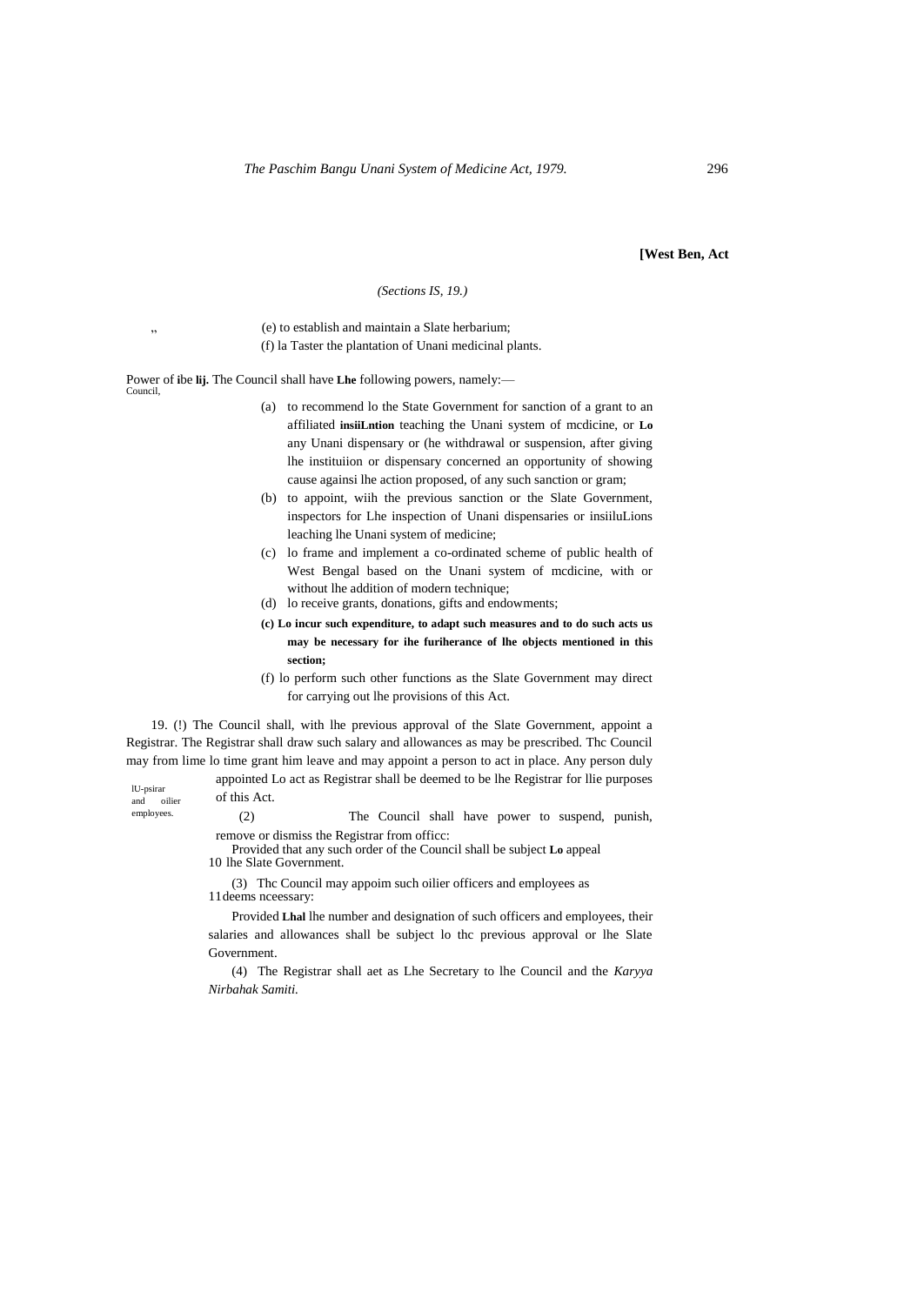XLV of 1979.]

#### *(Seainns 20-23.)*

(5) The Registrar and all officers and oilier employees appointed by lhe Council shall work under the direct control and supervision of the President or, in his ub.sence, of thc Vict:-President.

20. (1) The Council ihall m aim a in a Register in such form and in such manner as may be prescribed.

(2) The Registrar shall from time lo Lime make necessary entries in lhe Register in respect of lhe persons whose names are directed to he registered, their qualifications and iheir addresses and may also from lime lo time make such alterations or modifications as may be required in conscquence of any order passed by the Council or otherwise.

21. (1) Every person who possesses any qualification mentioned in Pan A or who is qualified under Part B or who has a qualificalion as provided in Pari C of lhe .Schedule shall, subjeel to the provisions of this Act and on payment of such fee as may be prescribed, be entitled Lo have his name entered in lhe Register.

(2) Notwithstanding anything contained in sub-seciioii (I), every person who, wilhin a period of two years from the dale on which lliis Aci comes inio force, produces proof that he has been in regular practice for a period of noi less Lhnn five years preceding such date shall be entitled lo have his name entered in the Register on payment of the prescribed fee.

22. The State Government may, by order published in the *Official*<sup>Power</sup>  
\n
$$
\begin{array}{ccc}\n\text{J} & \text{J} & \text{m} & \text{e} & \text{n} & \text{d} \\
\text{Gazelle, add to, amend or alter the Schedule:} & & & & \\
\end{array}
$$
\nScheduling:

Provided thai thc name of any institution or any qualification granted or conferred by any institution shall not be removed from the Schedule unless the managing body or authority of such institution has been given an opportunity of making representation against such removal.

23. (1) Every person who desires lo have his name entered in the Register shall submit lo the Registrar an application in the prescribed form stating:—

- (a) particulars of his qualifications,
- (b) the period for which he has been in practice, and
- (c) his address which is to be his registered address.

(2) Every application shall be accompanied by the prescribed fee and such proof as may be available or necessary in support of (he qualifications stated in the application.

Information re^uiTi'd of applicant registration.

Pcrcons entitled lo be registered.

noisier of refill red UnLini pmctitioncrs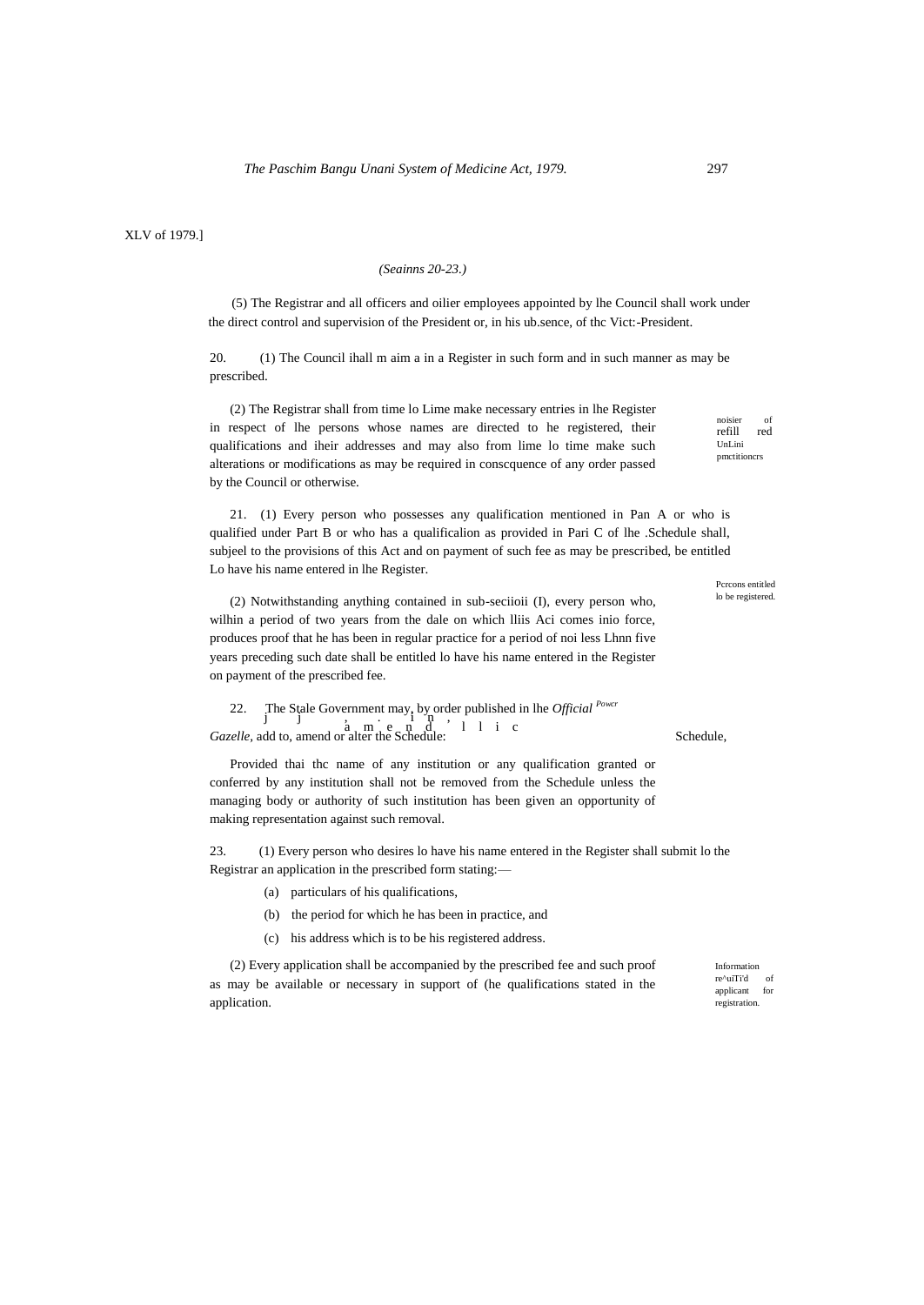# **[West Ben. Act**

298 *The Faschim Banga Unani System of Medicine Act, 1979.*

#### *(Sec I ions 24-27.)*

Pnurcr of ilie Count i I hi refuse regislrmion or lo remove name from Register in certain cases,

24. (1) The Council may, on being satisfied that a person possesses [lie requisite qualifications and has paid the prescribed fee, dircct ihe registration of his name and the Registrar shall iliercupon make necessary entries in the Register and grant him a ccrlificatc of registration.

(2) The Council may refuse to permit ihe registration, or direel the removal from ilie Register, of the name of any person—

- (a) who has been convicted of any offence declared by rules lo involve moral turpitude; or
- (b) who has been fouud guilty of infamous conduct in his professional capacity by a majority of ai least iwo-lhirds of the Members of the Council after a due enquiry into his conduct al whicli lie has had an opportunity of being heard in person or of being duly represented.

(3) Any refusal or removal under sub-section (2) may be rescinded if Ihe conduct on the basis of which refusal or removal was directed is condoned for good and sufficient reasons.

25. ([} Every person whose name is entered in the Register shall, for the retention of his name in the Register, pay to the Council annually such renewal fee and al such lime as may be prescribed.

(2) Where the renewal fee is not paid by ihe due date, the Registrar shall remove the name of the defaulter from ihe Register:

Rem: wnl,

Provided that a name so removed may be restored to ihe Register on such conditions as may be prescribed,

(3) On payment of the renewal fee, the Registrar shall, in the prescribed manner, endorse the cenificaie of registration.

Emry of nddilionnl qujliflca- l inn.

26. If any person wiiose name is entered in the Register obtains any qualification mentioned in the Schedule other than the qualification in respect of which he has been registered, he shall, on payment of such Tee as may be prescribed, be entitled to have such qualification entered against his name in the Register either in substitution for or in addition to any emry previously made and the Registrar shall add to or amend ihe enlry accordingly.

**27. ir** any person is dissatisfied with any dicision of the Registrar refusing to enter his qualification under section *26* in ihe Register, he may, at any lime within three months from the dale of such decision, appeal to the Council in the prescribed form and the decision of ihe Council shall be final.

Appeal in Ilie Council .ig.iinsl the decision or Ihe Regisimr.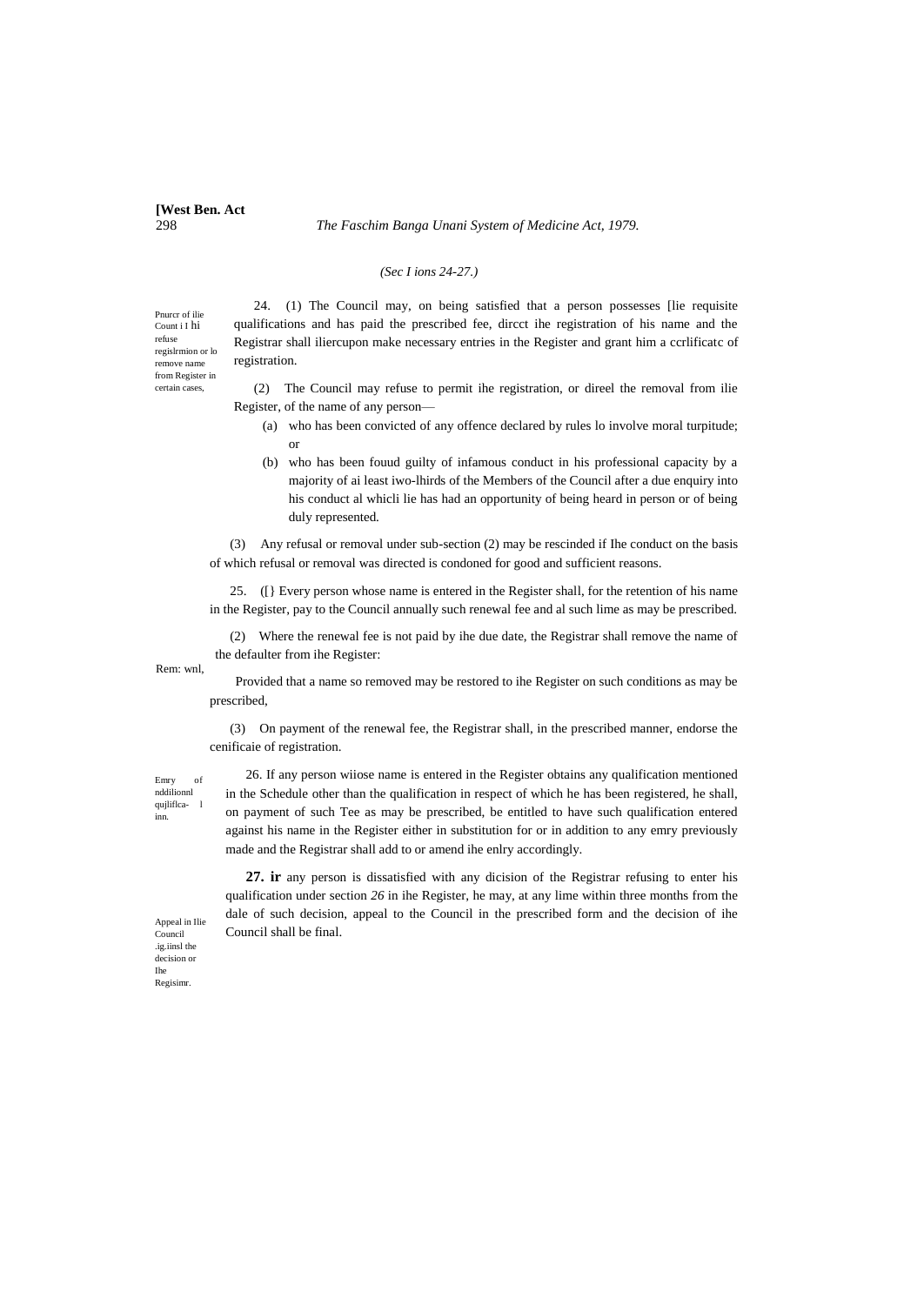## **XLV of 1979.]** *The Paschim Banga Uiirtiii System of Medicine Act, 1979. 299*

#### *(Sections 28-33.)*

28. Any entry in Lhe Register, which is proved lo the satisfaction oF the Council to have been fraudulently or incorrectly made, may be cancelled under an order in writing of the Council.

**29.** (!) An appeal shall lie lo the Stale Government against any decision or order of the Council refusing lo enter a person's name in the Register or removing his name therefrom. Such appeal shall be filed within three months of lhe dale of the decision or order in such manner as may be prescribed.

(2) The decision of lhe State Government on such appeal shall be final.

30. The Council may, on receipt of reliable information regarding the death of a person whose name is entered in the Register, and on making such enquiry as il may think fit. direct the removal of his name from thc Register and thereupon the Registrar shall canccl thc entry relating lo such person.

31, If any person whose name is not entered in the Register falsely pretends (hat it is so entered or uses in connection with his name, any words or letters representing that his name is so entered, he shall, whether any person is actually deceived by such representation or noi, be punishable, on conviction by a Metropolitan Magistrate or a Judicial Magistrate of the first, class, with fine which may extend to five hundred rupees.

32. (1) If any registered practitioner whose name has been removed from the Register under sub-scction (2) of section 24 or sub-scction (2) of section 25 fails, without sufficient cause to surrender forthwith his certificate of registration, he shall be punishable with fine which may extend to fifty rupees.

(2) Cognizance of an offence punishable under this section shall nol be taken except upon complaint made by an order of the Council.

33. (1) The Registrar shall, from lime to time as occasion may require, on or before a date io be fixed in this behalf by the Council, cause to be printed and published (provided that at least twelve months shall have elapsed from the date of lhe last publication) a correct list of lhe names for lhe time being entered in lhe Register and selling'forth therein—

> (a) names of all registered Unani practitioners arranged in alphabetical order according to lhe surname;

Oincd I :i lion of fraudulen and incorrcci cruris

Appeal io Slate Government<br>agairiM (he agairiM decision of ihc Council.

Noiice of ileal h nnd rcmovnl of name from Regislcr.

Penalty on unregistered person representing ihn he is registered.

Penally for failure lo surrender ccrlificalc of rcgisinuion,

Pub lien lion .nnd use of registration list.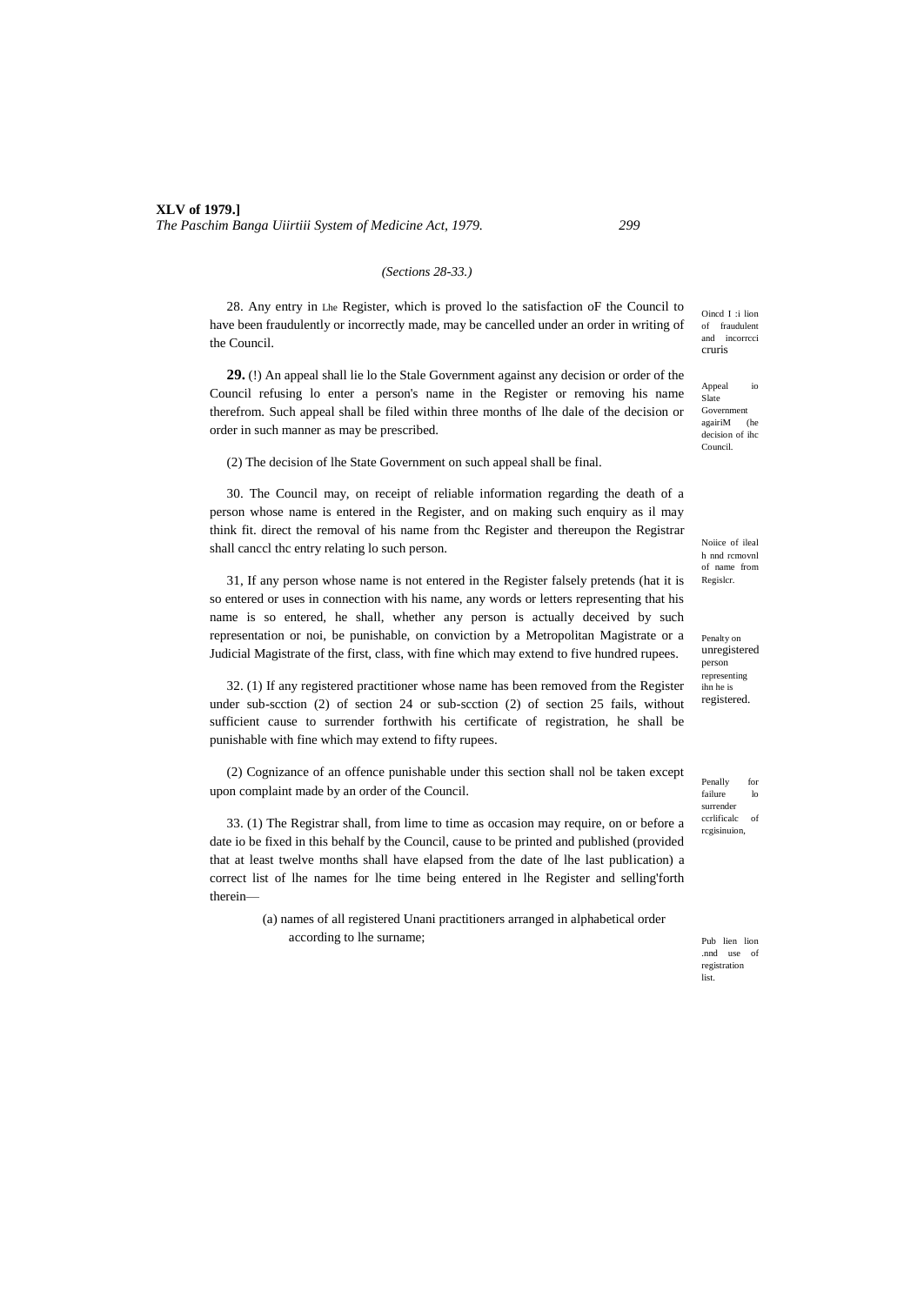#### *(Sections 34-3<S'J*

- (b) the registered address of each such person; and
- (c) the registered qualifications or each such person and the date on which cach qualification was obtained.

(2) The Regisirar shall, from time to time as occasion arises, cause to be printed and published a lisl supplementary therelo. containing additions and alterations in the Register since the publication of Ihe lisl under sub-section (1).

(3) Every Court shall presume that any person whose name is cmered in ihe latest list printed and published under sub-seciion (I) read with the latest list supplementary thereto, iT any, printed and published under sub-seciion (2) is duly registered under this Act, and thai any person whose name is not so entered is not registered under [his Act.

Certain privileges of Unani practitioners. 34. A registered Unani practitioner shall be entitled—

- (a) lo grant a death certificaie required by any law or rule,
- (b) to grant a medical or physical Illness certificate required by any law or rule,
- (c) to give evidence at any inquest or in any court or law as ail expert under seclion 45 of the Indian Evidence Act, 1872. i of" IK72.

35. Except with the spccial sanction of the State Government, no Unani practitioner who is not registered under this Acl, shall be competenl to hold any appointment as a physician, or oiher medical officer in an Unani hospital, asylum, infirmary, dispensary or lying-in-hospital, which is supported wholly or partially by grants made by the Sta[e Government, (he Council or a local authority, or any Unani educational institution which is so supported.

36. No suit, prosecution or oiher legal proceedings shall lie inrespcct of anything done or omitted to be done in the exercise or purported exercise of any power conferred by or under this Acl on the Slate Government tar the Council or the *Karyya Nirbahak Sumili* or any Committee appointed by the Council or on the Registrar.

Validation. 37. Nothing done by ihe Council, the *Karyya Nirbahak Samiti* or

a Committee appointed by the Council, shall be invalid merely ou Ihe ground of any vacancy or defect in its composition, initial or subsequent.

Kinnncc, audit and 38.  $(I)$  bii $[Ij;q]$ 

All Tees payable under Hi is Act shall be paid to Hie Council.

(2) A11 account of all assets and liabilities or ihe Council and of all fees, sums, granls, donations, gifts and endowments received by it and of all expenses and disbursements incurred or made by it shall be maintained in the prescribed manner.

Persons not registered as Unani pracliuoncri urn eligible for etna in appointmen t.

Bar or suit or other legal proceedings.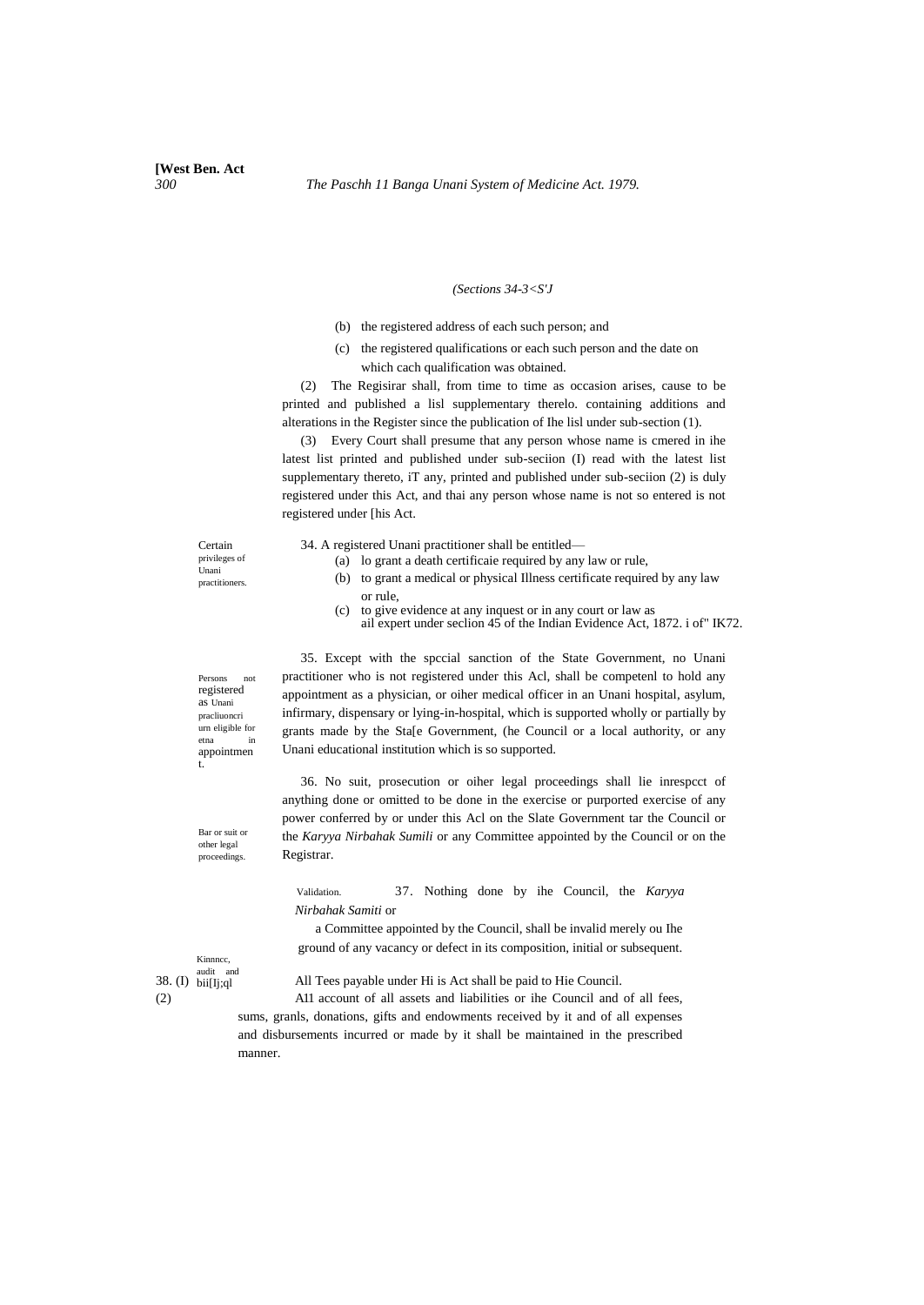## *(Sections 39-42.)*

(3) The accounts shall be audited annually in such manner and by such officer or authority as may be prescribed. A copy of thc audit report shall be submitted to the Slate Government by thc Council.

(4) The Council shall prepare in lhe prescribed manner a budget for every financial year showing the anticipated receipt and expenditure, which shall be submitted to lhe Siaie Government for approval.

39. (1) The Stale Government may from lime to time make rules for carrying out (he purposes of this Aci.

(2) In particular and without prejudice lo the generality of thc foregoing power, such rules may provide for all or any of the mailers which may be, or is required lo be, prescribed or made by rules.

40. (1) Thc Council may, wiih the previous approval of lhe Slate Government, ntake regulations, not inconsistent wiih this Act or thc rules made thereunder, for discharging its functions under this Act.

(2) In particular, and wilhoul prejudice lo lhe generality or the foregoing power, such regulations may provide for all or any of the matters which may be or is required to be provided by regulations.

41. All rules and regulations made under this Act shall be published in the *Official Gazette.*

42. If ai any lime il appears io the State Government thai the Council has Tailed to exercise or has exceeded or abused a power, conferred upon il by or under this Act, or has failed lo perform a duty imposed upon it by this Act, lhe Stale Government may, if il considers such failure, excess or abuse io be of a serious character, after giving thc Council an opportunity of being heard, noiify lhe particulars thereof lo the Council and if thc Council Tails to remedy such failure, excess or abuse wilhin such lime as may be fixed by lhe Slate Government in this behalT, Lhe Stale Government may dissolve the Council and cause all or any of the powers and duties or the Council to be exercised and performed by such agency and for such period as il may think fit.

#### Rules.

**Regulation** 

Publicnlion of rule, anil regulations.

Control of lhe Council by Siaic Government.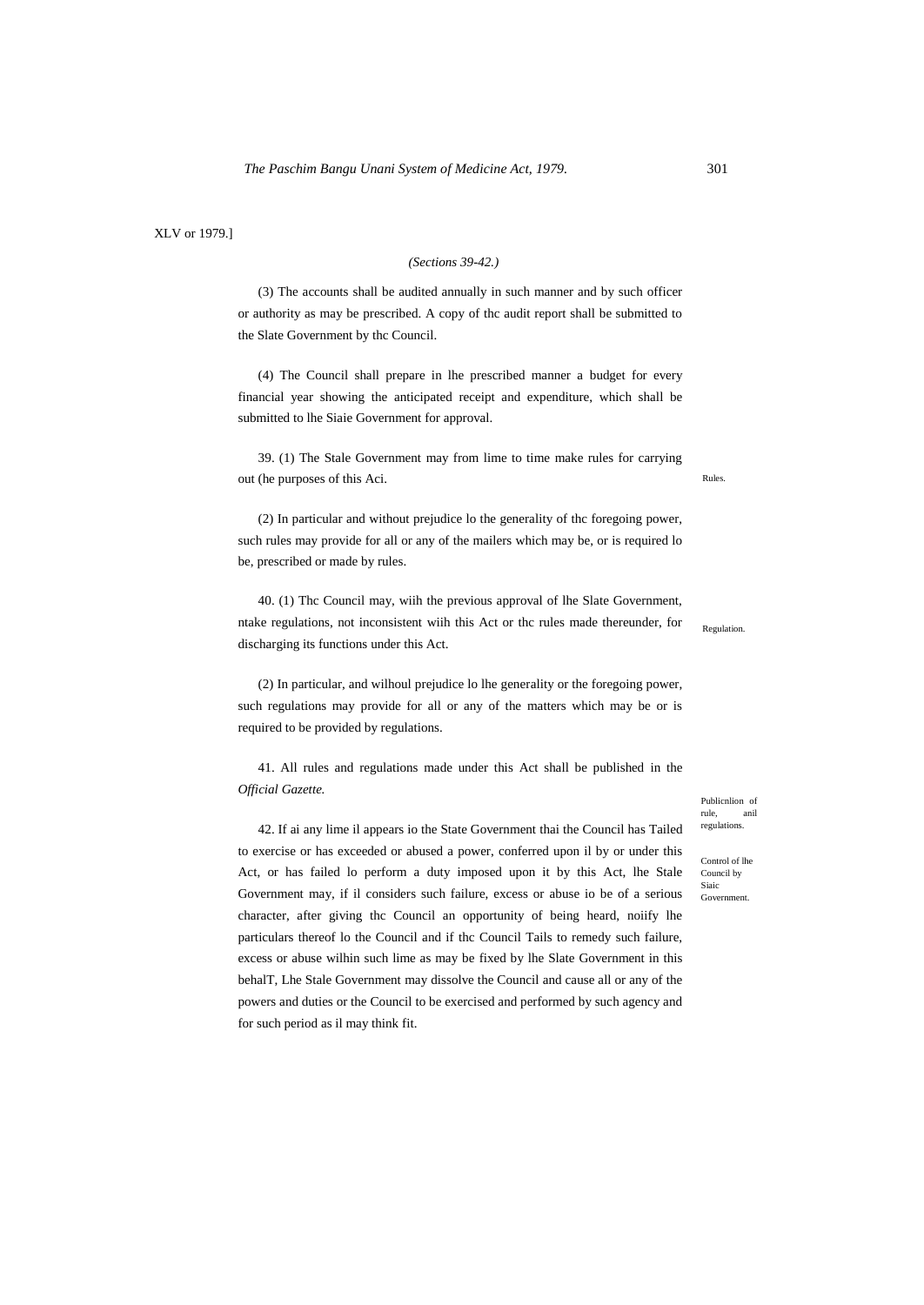## *(The Schedule.)*

# THE SCHEDULE *[See* see lion 21)

| Part A.—Recognised qualifications in Unani Medicine granted by Universities, Board or oilier Medical Institutions |
|-------------------------------------------------------------------------------------------------------------------|
| in India                                                                                                          |

|    | Name of University. Board or Medical ins Li<br>union             | Recognised Unani<br>qualification                                                                                     | Abbreviation<br>Tor<br>registration | Remarks                         |
|----|------------------------------------------------------------------|-----------------------------------------------------------------------------------------------------------------------|-------------------------------------|---------------------------------|
|    | 1                                                                | $\overline{2}$                                                                                                        | $\overline{3}$                      | 4                               |
|    | Andhra                                                           |                                                                                                                       |                                     |                                 |
| Ι. | Islamia Arbic Tibbi College, Kurnwl (A.P.)                       | Tabib-e-Kamil                                                                                                         |                                     |                                 |
| 2. |                                                                  | Bachelor of Unani Medicine<br>and Surgery<br>Tabib-e-Mustanad: Graduate                                               | B.U.M,<br>S.<br>&                   |                                 |
|    | Nizamia Tibbi College. Hyderabad Behar                           | of the College of Unani<br>Medicine                                                                                   |                                     |                                 |
|    |                                                                  |                                                                                                                       | G.C.U.M.                            |                                 |
| 3. | Slate Faculty of Ayurvedic and Unani<br>Mcdicine, Puina<br>Delhi | Graduate in Unani Medicine<br>and Surgery                                                                             | G.U.M.S.                            | From L953<br>onwards            |
| 4. | Board of Ayurvedic and Unani Sysiem of<br>Mcdicine, Delhi        | Bachelor in Indian Medicine<br>and Surgery Fazil-Uib-o-<br>Jurahal                                                    | B.I.M.S.                            | From 1958 to<br>1963            |
|    |                                                                  | Diploma in Indian Medicine<br>and Surgery Kamil-i-tib-o-<br>Jaraliat                                                  | D.I,M.S.                            | From 1956 lo<br>1963            |
| 5, | Ayurvedic and Unani Tibbia College, Delhi                        | Fazil-i-tib-o-Jarahal Kamil-i-                                                                                        |                                     | Up to 1958 Up                   |
| 6. | Jamia Tibbia, Delhi                                              | lih-o-Jarahut<br>Akmal-ul-Kukma Abzal-ul-                                                                             |                                     | 10.1958<br>Up to 1958 Up        |
| 7. | Examining Body, Ayurvedic and Unani<br>System of Medicine, Delhi | Hukmu<br>Fazil-i-tib-o-Jarahai (B ac hel <sup>B.I,M.S.</sup><br>or-i n - \nd i a n Sysiem of<br>Medicine and Surgery) |                                     | to 1958<br>From 1963<br>onwards |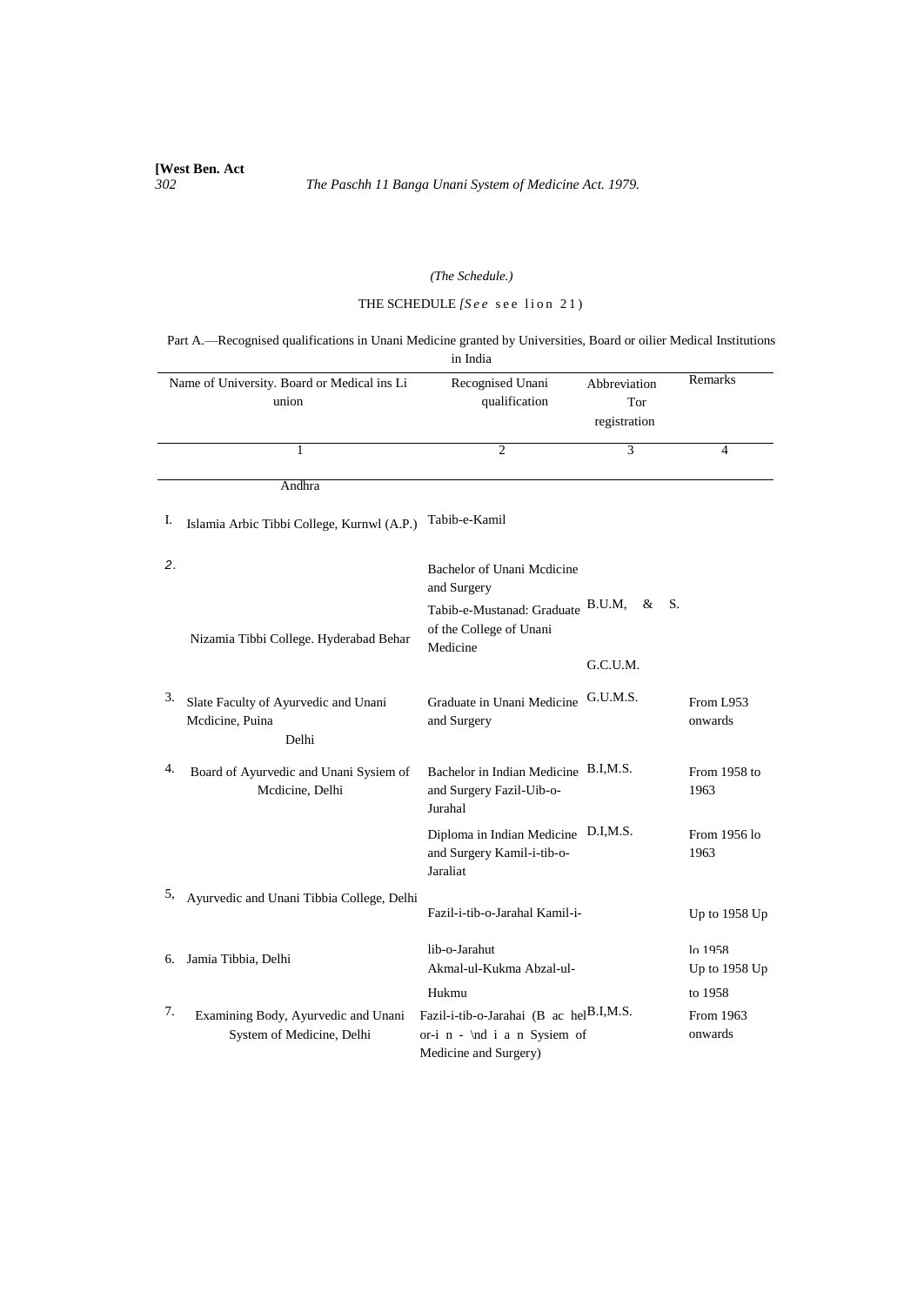**303 XLV of 1979.)**

## *The Paschim Ba/iga Unani System of Medicine Act, 1979. (The*

## *Schedule.)*

| Name or University, Board or Medical Recognised Unani institution                  | qualification                                       | Abbre via lion<br>for<br>registration | Remarks                                                                        |
|------------------------------------------------------------------------------------|-----------------------------------------------------|---------------------------------------|--------------------------------------------------------------------------------|
| 1                                                                                  |                                                     |                                       |                                                                                |
| Jammu and Kashmir 3.                                                               | Hakim-Kamul                                         | B.U.M.S.                              | From 1966<br>onwards                                                           |
| Jammu and Kashmir University                                                       | Tibb-Kamil                                          |                                       |                                                                                |
| Miidhya Pradesh 9. Asipha                                                          |                                                     |                                       | From 1966<br>onwards From                                                      |
| Tibbia College, Bhopal                                                             |                                                     |                                       | 1966 onwards                                                                   |
| Bachelor of Unani Madicine and Surgery                                             |                                                     |                                       |                                                                                |
| Maharashtra                                                                        |                                                     |                                       |                                                                                |
| 10. Faculty of Ayurvedic and Unani System of<br>Medicine, Maharashtra              | Mahir-e-Tibb-o-Jarahat                              | D.U.S.F.<br>(Bombay)                  | From<br>1966<br>onwards                                                        |
| 11. Boards of Examiners in Unani                                                   | Mahir-e-Tibb-o-Jarahal                              | M.T.J.<br>(Bombay)                    | From<br>1966<br>onwards                                                        |
| Mysore                                                                             | Tabib-e-Hasaq (Liccnciaie<br>in Unani Medicine and  |                                       |                                                                                |
| 12. Board of Studies in Indian                                                     | Surgery)                                            |                                       |                                                                                |
| Medicine, Mysore, Bangalore<br>13. Central Board of Indian Medicine, Tabib-e-Hasaq |                                                     | E.H.M.                                | lo<br>$\begin{bmatrix} \text{From} & 1953 \\ \text{from} & 1958 \end{bmatrix}$ |
| Mysore, Bangalore                                                                  | (Licenciate<br>Unani<br>in<br>Medicine and Surgery) |                                       | 1958<br>onwards                                                                |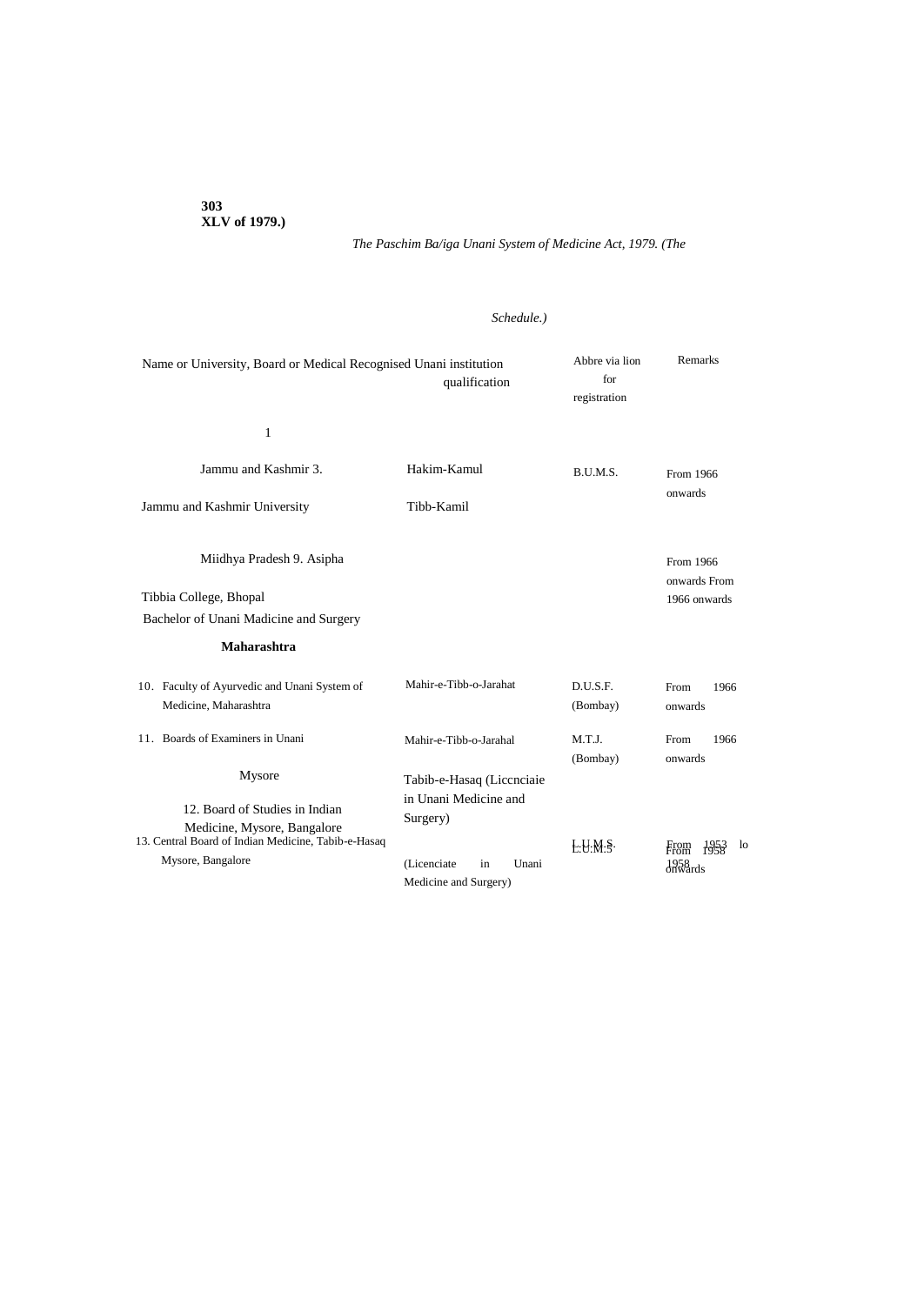| 14. Government Ayurvedic and Unani Tabib-c-Hasaq |                                                                                        | LUMS.  | From        | 1928 | to |
|--------------------------------------------------|----------------------------------------------------------------------------------------|--------|-------------|------|----|
| College (College of Indian                       | (Licenciate in Unani Mcdicine)                                                         |        | 1953        |      |    |
| Medicine). Mysore                                | and Surgery)                                                                           |        |             |      |    |
| 15. Government Ayurvedic School, Mysore          | Tabib-e-Hasaq (Licenciate in                                                           | U.M.S. | <b>From</b> | 1953 | to |
| <b>[West Ben. Act</b><br>304                     | Unani Medicine and Surgery)<br>The Paschh 11 Banga Unani System of Medicine Act. 1979. |        | 1958        |      |    |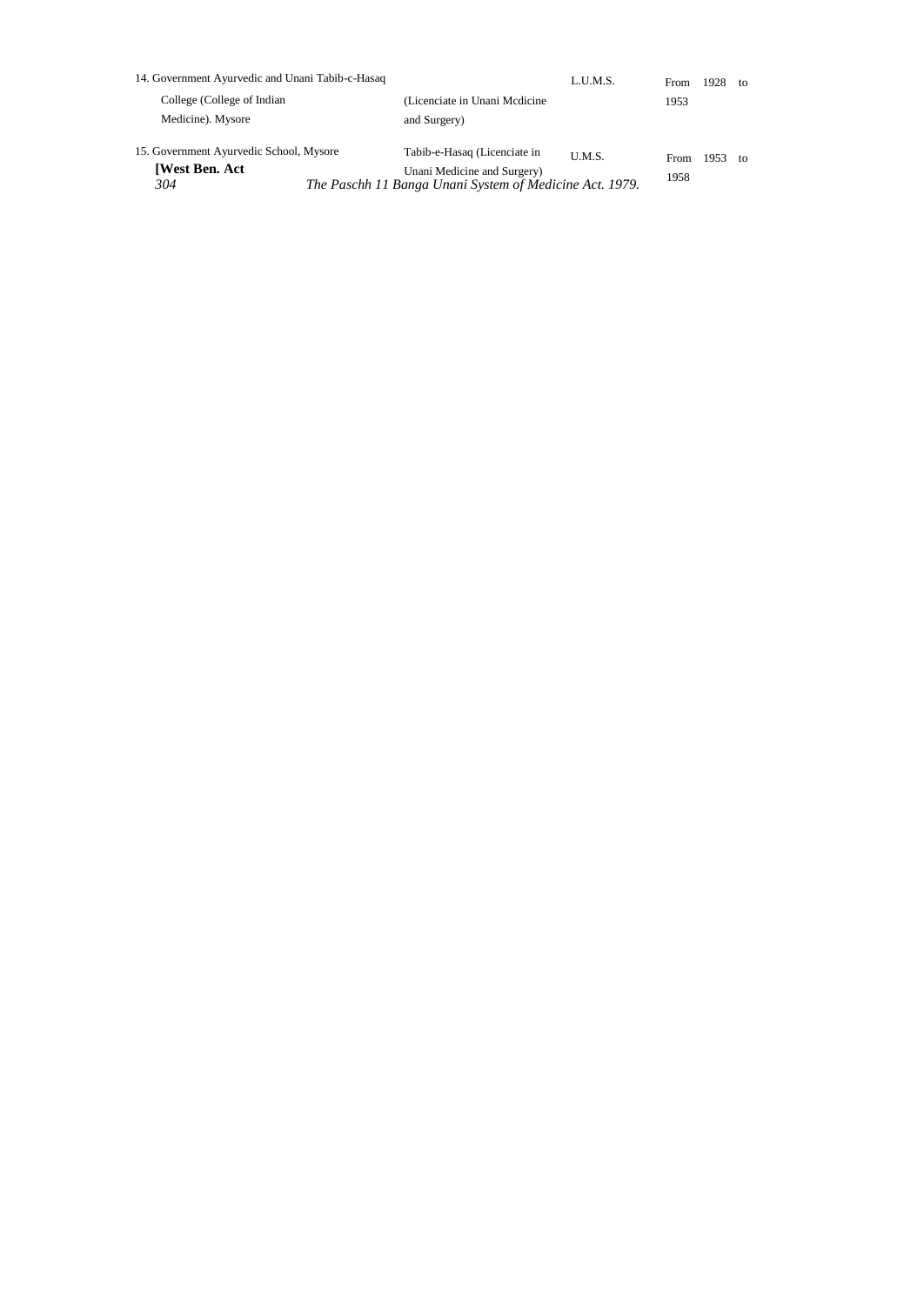| (The Schedule.)<br>Name of University, Board or Medical institution                | Recogniscd Unani<br>qualification                                                 | Abbreviation<br>for<br>registration | Remarks              |                |
|------------------------------------------------------------------------------------|-----------------------------------------------------------------------------------|-------------------------------------|----------------------|----------------|
| 1                                                                                  | $\overline{2}$                                                                    | $\overline{3}$                      | $\overline{4}$       |                |
| Tamil Nadu                                                                         |                                                                                   |                                     |                      |                |
| Government College of Indian/ Indigenous/1Licenciate<br>ntegrated Medicine, Madras | Indian/<br>in<br>Indigenous/Integrated<br>Medicine                                | L.I.M.                              | From<br>1958         | 1953<br>to     |
| Board<br>of<br>Examiners<br>in<br>Indigenous/Integrated Medicine                   | Indian/ Higher Proficiency in<br>Indian/Indigenous/<br><b>Integrated Medicine</b> | H.P.I.M.                            | From<br>1958         | 1953<br>$\log$ |
| Punjab                                                                             |                                                                                   |                                     |                      |                |
| Ihupindra Tibbi College, Patiala                                                   | Fazul-ul-Hukma                                                                    | H.P.I.M.                            | From<br>1958         | 1953<br>to     |
| 19. Ayurvedic and Unani Tibbi College, Amritsar                                    | Kamil-ul-Tibbi<br>Fazil-ul-Tibbi<br>Undlio-Dal-Hukma                              | K.U.T.'<br>F.U.T. H.D.H.            | Up to 1947           |                |
| Raj as than                                                                        |                                                                                   |                                     |                      |                |
| Rajputana Ayurvedic and Unani Tibbi College,<br>Jaipur                             | Amd-Tul-Hukma Tabib-                                                              |                                     | From 1951<br>onwards |                |
|                                                                                    | Fazil                                                                             |                                     | From<br>onwards      | 1951           |
| <b>Utlar Pradesh</b>                                                               |                                                                                   |                                     |                      |                |
| <b>Iuslim University</b> , Aligarh                                                 | Diploma in Indian Medicinc<br>and Surgery                                         | D.r.M.S.                            | From<br>1943         | 1927<br>to     |
|                                                                                    | Diploma in Unani Medicine<br>and Surgery                                          | D.U.M.S.                            | From<br>1946         | 1944<br>to     |
|                                                                                    | Bachelor or Unani Medicine<br>and Surgery                                         | B.U.M.S.                            | From<br>onwards      | 1953           |
|                                                                                    | Bachelor of Unani Tib and<br>Surgery                                              | B.U.T.S.                            | From<br>1952         | 1947<br>to     |